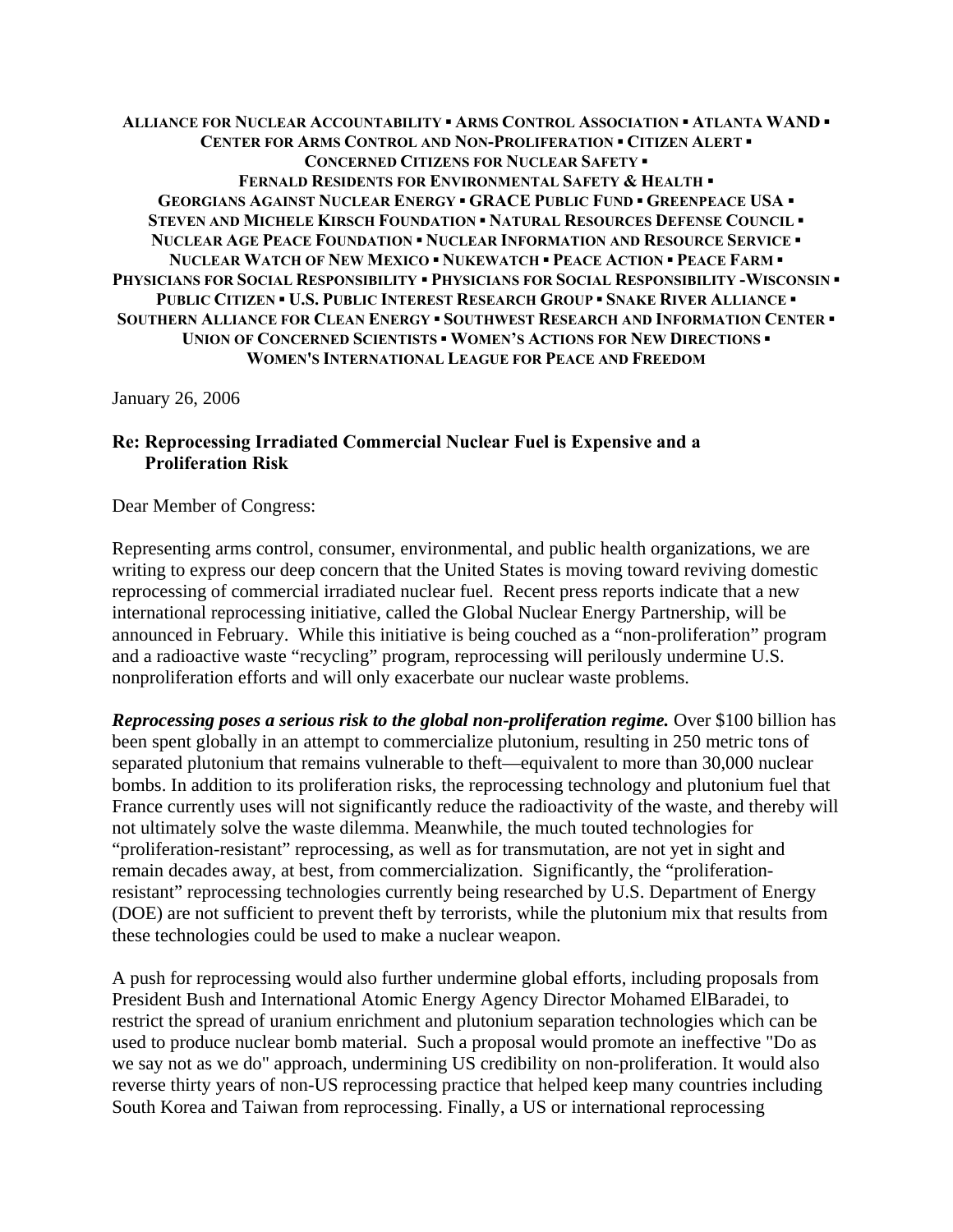partnership relies on the assumption that states that wish to acquire bomb-grade material will be willing to forgo acquiring plutonium separating technology.

*Reprocessing is extremely expensive.* According to a 1996 report by the National Academy of Sciences, costs of reprocessing and transmutation of irradiated fuel that has already been discharged by existing U.S. reactors "easily could be more than \$[1](#page-1-0)00 billion" (1996 dollars).<sup>1</sup> Additional waste from license extensions and any new reactors will add to the total bill, which will fall to the federal government given that the U.S. nuclear industry has no interest in paying for domestic reprocessing. Since FY 2001, more than \$416 million have been appropriated to the DOE for reprocessing research and development, a mere drop in the bucket when considering the total cost of developing reprocessing technology. In addition, the FY 2006 Energy and Water Appropriations conference report included \$50 million for DOE to develop a plan for reprocessing commercial irradiated fuel and to begin the siting process for one or more reprocessing facilities in June 2006, with FY2007 as the target for site and technology selection. Clearly, without a proposed technology that is economically viable and truly proliferationresistant, the plan to begin siting a facility this summer is putting the cart well before the horse.

The only private commercial reprocessing facility in the United States, West Valley in New York State, was an economic and environmental disaster, resulting in radioactive waste that is still threatening the groundwater and the Great Lakes watershed more than 30 years later. A 1996 estimate on the cost for cleaning up the part of the site that did reprocessing is \$5.2 billion.

It has been reported that the Office of Management and Budget (OMB) has initially approved a request of \$250 million in FY2007 for the new global nuclear energy initiative that includes reprocessing. An additional \$150 million may also be allocated for research and development of reprocessing and transmutation technologies. These proposed expenditures, especially at a time of significant budget constraints, are a misguided diversion of federal resources and risk seriously undermining U.S. national security.

The attached fact sheets provide additional information about the proliferation, cost, and environmental problems resulting from reprocessing, and address the reasons why it will not solve our nuclear waste problem. The contents of the fact sheets are solely the responsibility of the organization that produced them. Please contact any of the organizations if you need further information.

Sincerely,

1

<span id="page-1-0"></span><sup>&</sup>lt;sup>1</sup> U.S. National Research Council, Committee on Separations Technology and Transmutation Systems, *Nuclear Wastes: Technologies for Separations and Transmutation*, National Academy Press, Washington DC (1996)